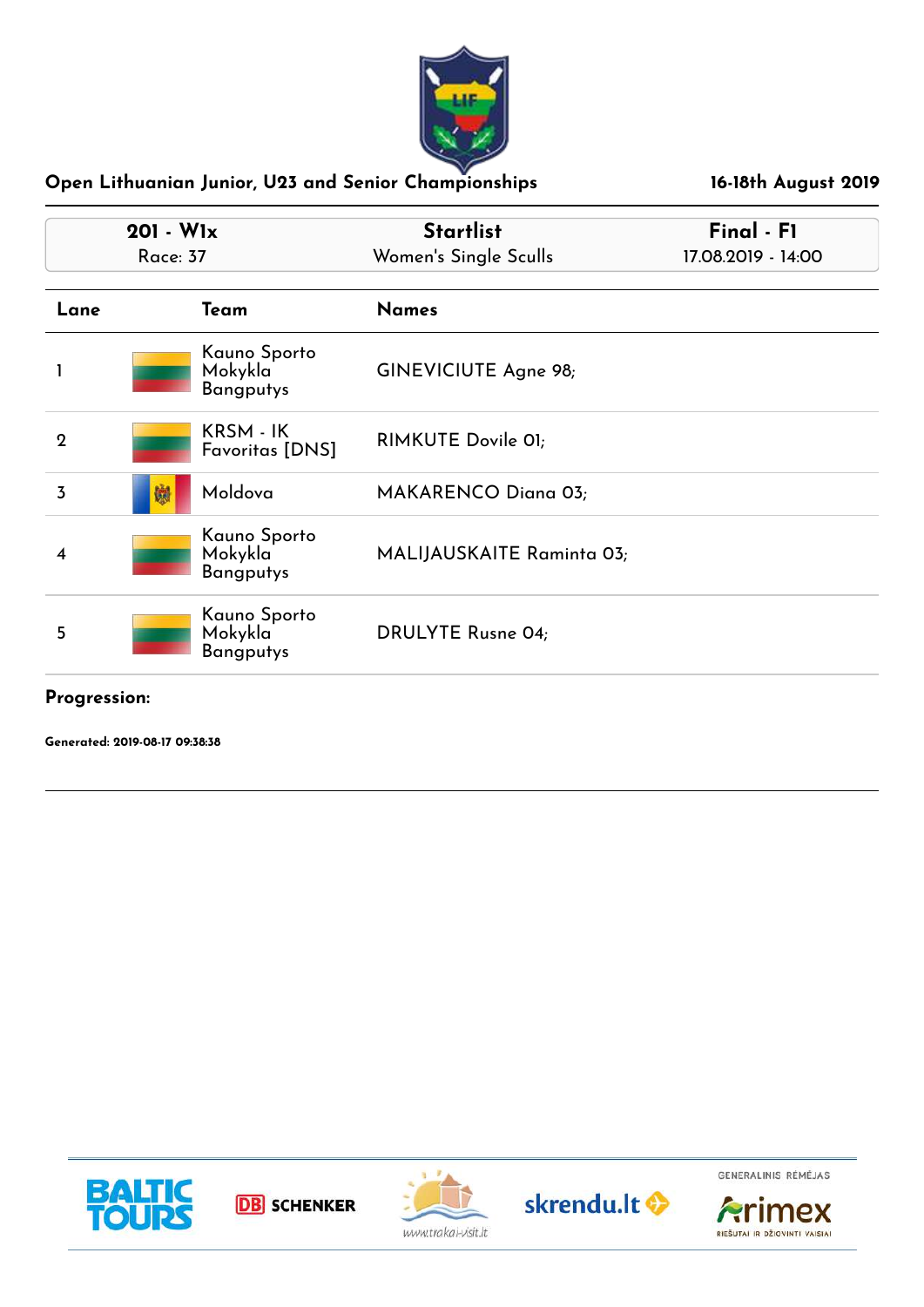

| $202 - W4x$<br>Race: 38<br>Team<br>Lane |                                             | <b>Startlist</b><br>Women's Quadruple Sculls                                               | Final - F1<br>17.08.2019 - 14:10 |  |
|-----------------------------------------|---------------------------------------------|--------------------------------------------------------------------------------------------|----------------------------------|--|
|                                         |                                             | <b>Names</b>                                                                               |                                  |  |
| 3                                       | Kauno Sporto<br>Mokykla<br><b>Bangputys</b> | ZILIONYTE Kamile 02; NABAZAITE Emilija 04;<br>MICHAILOVA Gabriele 99; MAIZVILAITE Egle 00; |                                  |  |
|                                         | Lithuania                                   | VAREIKATE Viktorija; NAZARENKAITE Nomeda;<br>KAZLAUSKAITE Martyna; MORKUNAITE Raminta;     |                                  |  |

**Progression:**

**Generated: 2019-08-17 09:38:38**









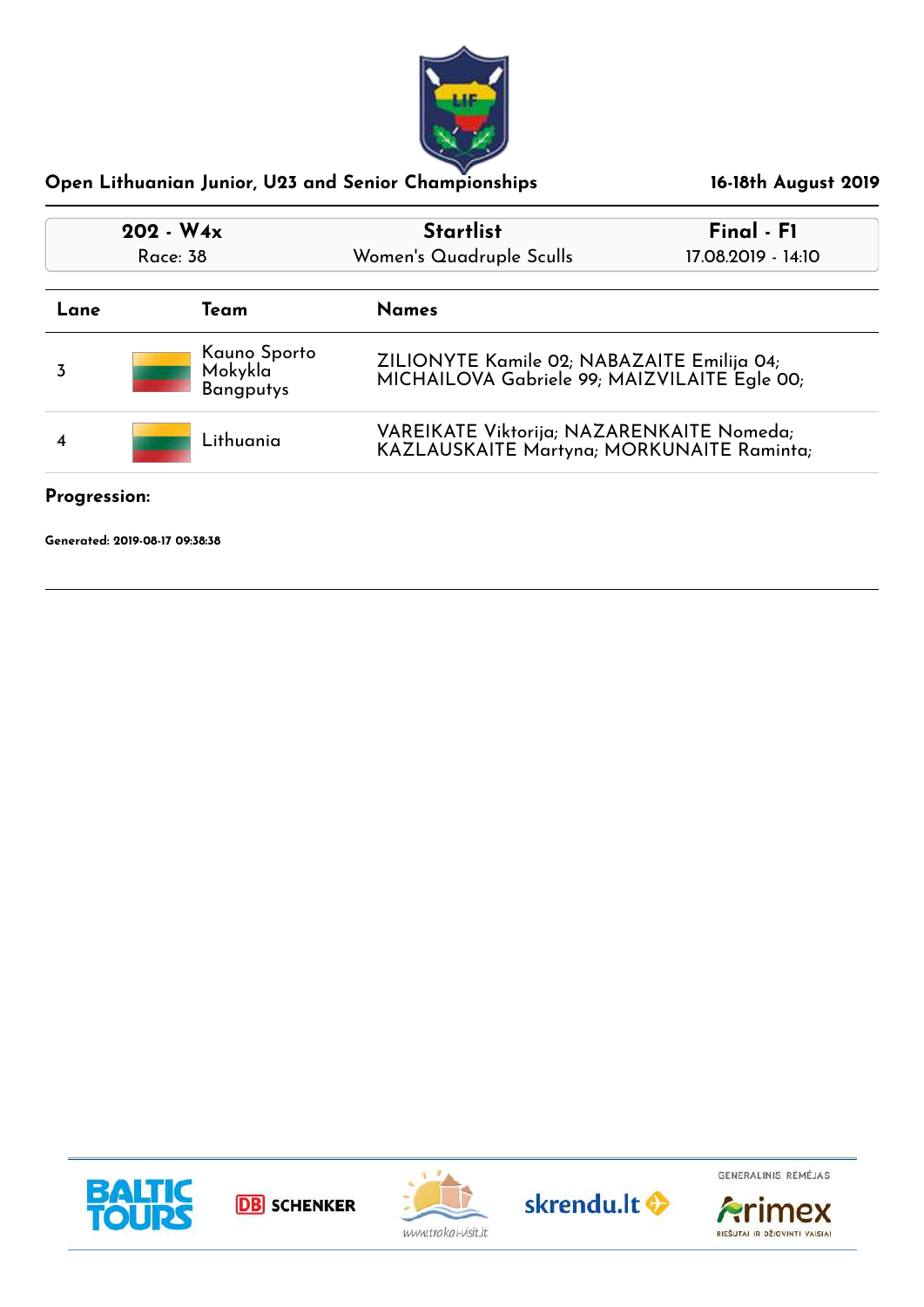

| $203 - M2$  |          |                                 | <b>Startlist</b><br>Final - F1               |                    |
|-------------|----------|---------------------------------|----------------------------------------------|--------------------|
|             | Race: 39 |                                 | Men's Pair                                   | 17.08.2019 - 14:20 |
| Lane        |          | Team                            | <b>Names</b>                                 |                    |
| $\mathbf 2$ |          | Siauliu Irklavimo<br>Federacija | GUDUKAS Mantas 02; AUZBIKAVICIUS Saulius 02; |                    |
| 3           |          | KRSM - IK<br>Favoritas          | STANKUNAS Dovydas 00; STANKUNAS Domantas 00; |                    |
| 4           |          | KRSM - IK<br><b>Favoritas</b>   | VIRSUTIS Arijus 04; LODA Simonas 03;         |                    |
| 5           |          | Klaipedos<br>Irklavimo Centras  | VOLKOVAS Benas 01; RAZMA Ramunas 01;         |                    |

#### **Progression:**

**Generated: 2019-08-17 09:38:38**



**DB** SCHENKER





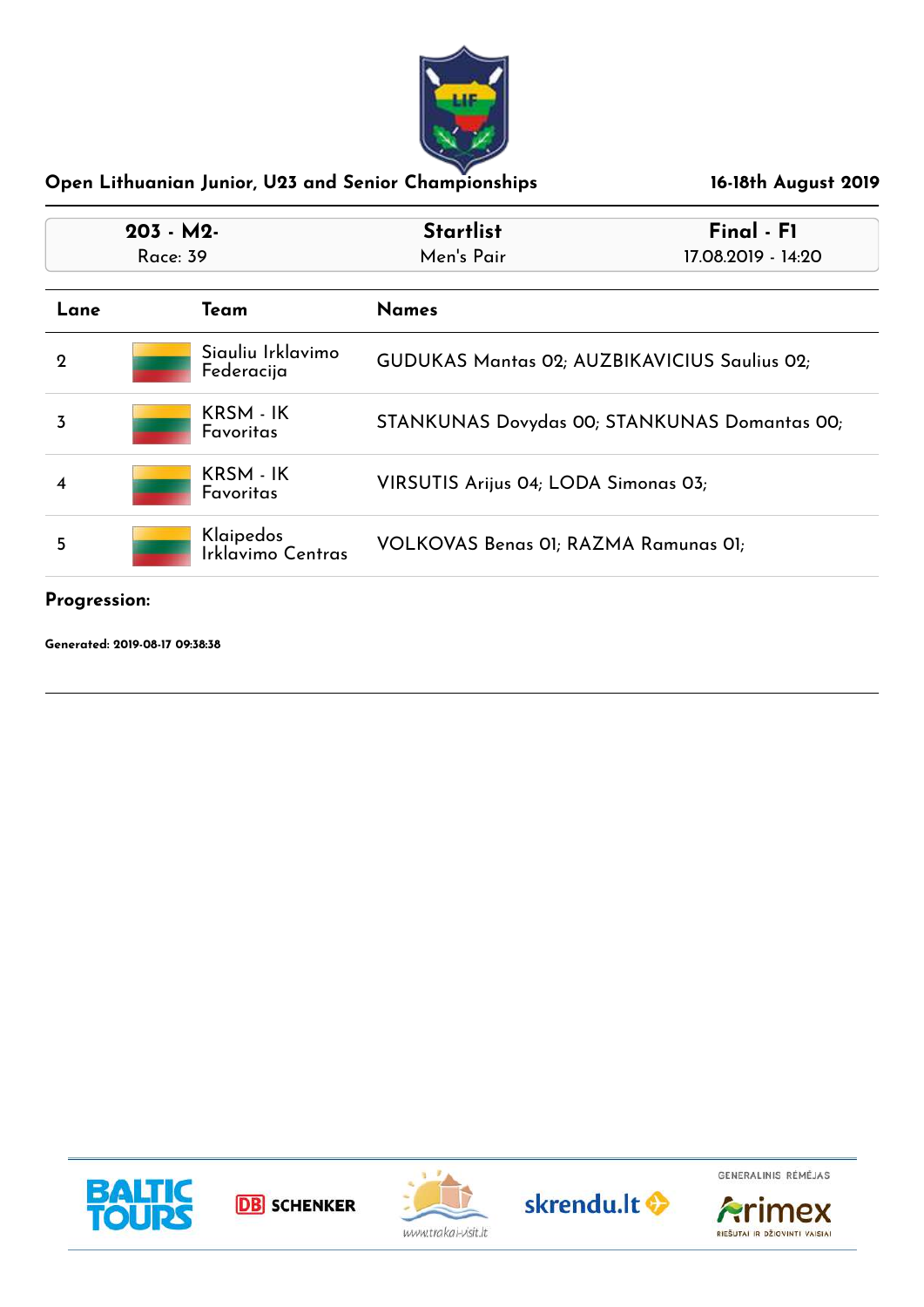

| $204 - W8 +$<br>Race: 40 |                                           | <b>Startlist</b><br>Women's Eight                                                                                                                                                                                             | Final - F1<br>17.08.2019 - 14:30                                                                           |
|--------------------------|-------------------------------------------|-------------------------------------------------------------------------------------------------------------------------------------------------------------------------------------------------------------------------------|------------------------------------------------------------------------------------------------------------|
|                          |                                           |                                                                                                                                                                                                                               |                                                                                                            |
| Lane                     | Team                                      | <b>Names</b>                                                                                                                                                                                                                  |                                                                                                            |
| $\mathbf 2$              | Vilniaus Ozo<br>Gimnazija-KRSM-<br>Trakai | SARKAUSKAITE Gabija 02; KIRSYTE Austeja 01;<br>TALACKAITE Daniele 01; VASKEVICIUTE Guste 04;<br>$O_{5}$                                                                                                                       | RIMKUTE Dovile 01; BARKUTE Ingrida 00; KRALIKAITE<br>Kamile 01; PUTNAITE Vilmante 02; STRIUPKUTE Patricija |
| 3                        | Klaipedos<br>Irklavimo Centras            | SOKOLOVA Diana 01; BUDRYTE Domante 03;<br>STANKUTE Laura 97; MISEVICIUTE Julija 03;<br>BAGDONAVICIUTE Patricija 04; PALIOKAITE Emilija 05;<br>RAMANAUSKAITE Emilija 03; SKEIRYTE Elija 04;<br><b>SAPARAVICIUS Povilas 03;</b> |                                                                                                            |
| 4                        | Klaipedos<br>Irklavimo Centras            | MONKEVICIUTE Gabija 03; AUGUSTINAITE Beatrice 04;<br>STANKUTE Jurinda 01; SOBUTAITE Karina 03;<br>TAURAGAUSKAITE Melita 02; JONAUSKAITE Dainida<br>04; KLUMBYTE Auguste 03; SIMKUTE Karolina 02;<br>PLAUSKA Tomas 88;         |                                                                                                            |
|                          |                                           |                                                                                                                                                                                                                               |                                                                                                            |

#### **Progression:**

**Generated: 2019-08-17 09:38:38**







skrendu.lt <br/>
<sup>O</sup>



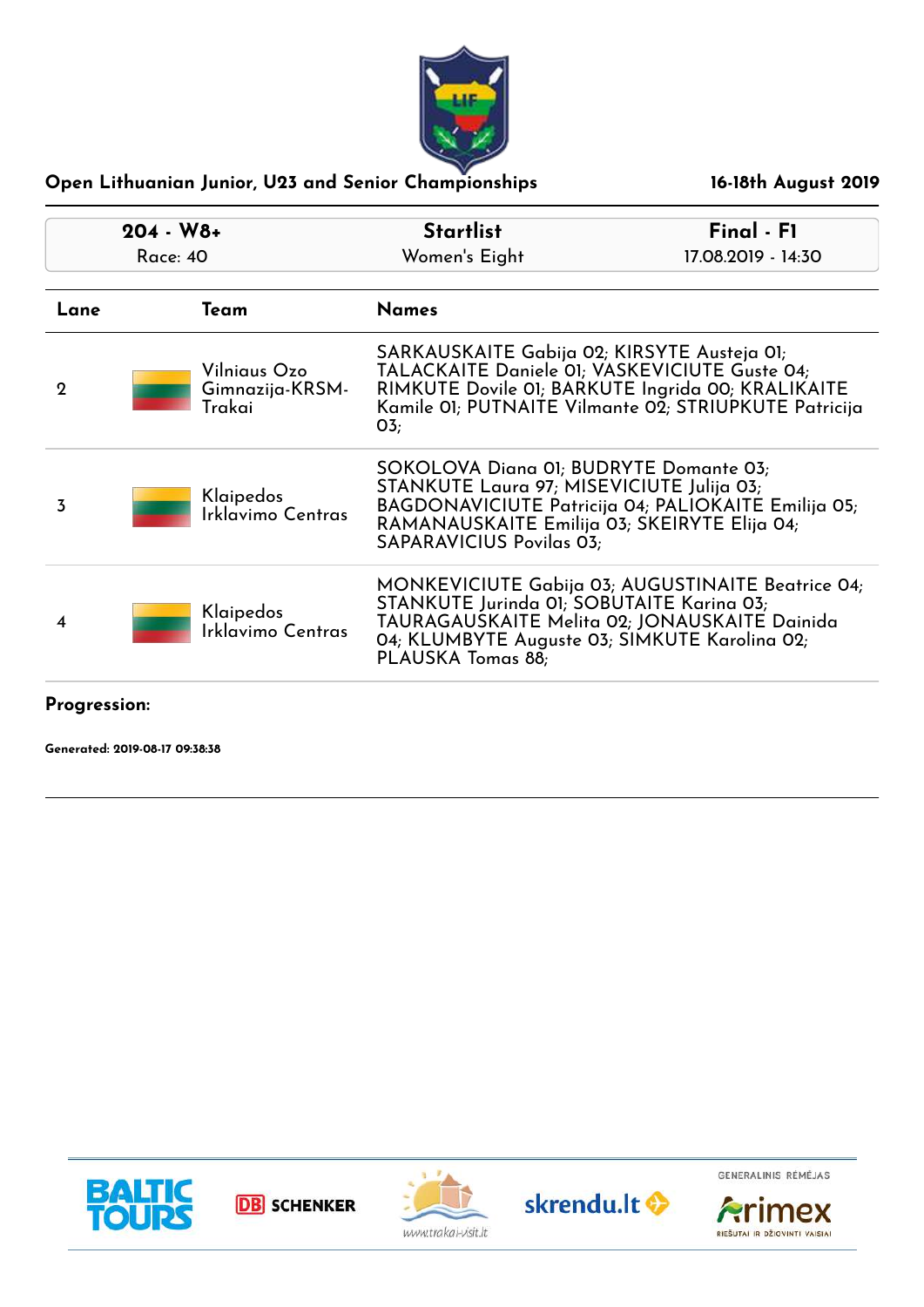

| $205 - M2x$<br>Race: 41      |                                              | <b>Startlist</b><br>Final - FB<br>Men's Double Sculls<br>17.08.2019 - 14:40 |  |
|------------------------------|----------------------------------------------|-----------------------------------------------------------------------------|--|
| <b>Names</b><br>Team<br>Lane |                                              |                                                                             |  |
| 3                            | Kauno Sporto<br>Mokykla<br><b>Bangputys</b>  | SKAMAROCIUS Paulius 02; SARKAUSKAS Gediminas 02;                            |  |
|                              | Kauno Sporto<br>Mokykla<br><b>Bangputys</b>  | CERNIUS Algirdas 01; CERNIUS Eigirdas 01;                                   |  |
| 5                            | Vilniaus Miesto<br>Sporto Centras -<br>IK 8+ | SIRVINSKAS Daumantas Romualdas 03; NIENIUS Tauras<br>O <sub>3</sub>         |  |

#### **Progression:**

**Generated: 2019-08-17 09:38:38**



**DB** SCHENKER





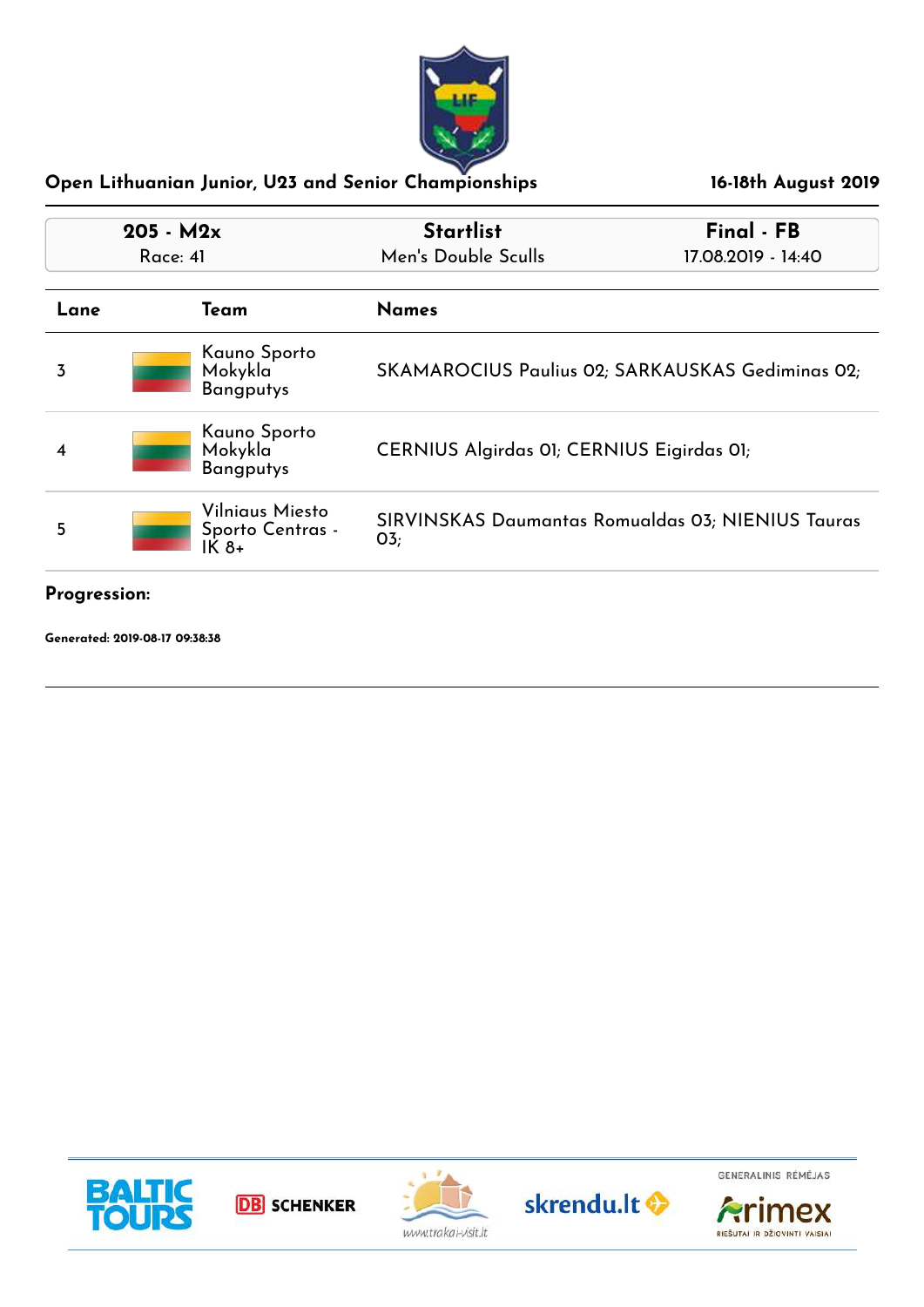

| $205 - M2x$<br><b>Race: 42</b> |  |                                             | <b>Startlist</b><br>Final - FA<br>Men's Double Sculls<br>17.08.2019 - 14:47 |  |
|--------------------------------|--|---------------------------------------------|-----------------------------------------------------------------------------|--|
| Lane                           |  | Team                                        | <b>Names</b>                                                                |  |
|                                |  | <b>KRSM-Favoritas-</b><br>$V$ MSC $8+$      | MASANAUSKAS Titas 01; PRUSINSKAS Virgilijus 01;                             |  |
| $\mathbf 2$                    |  | Trakai-Vilnius                              | BAREIKA Donatas 03; JAKUBOSVKIJ Domantas 04;                                |  |
| 3                              |  | Turun Soutajat                              | HELMI Antton 94; JOUSIMO Joonas 95;                                         |  |
|                                |  | Takon Soutajat                              | KIVISTO Theodor 88; KOIRANEN Antti 96;                                      |  |
| 5                              |  | Takon Soutajat-<br>Nesteen Soutajat         | KAUPPI Jukka-Pekka 81; KARPPINEN Olli-Pekka 93;                             |  |
| 6                              |  | Kauno Sporto<br>Mokykla<br><b>Bangputys</b> | CEPYS Aivaras 03; KATKEVICIUS Matas 03;                                     |  |

**Progression:**

**Generated: 2019-08-17 09:38:38**









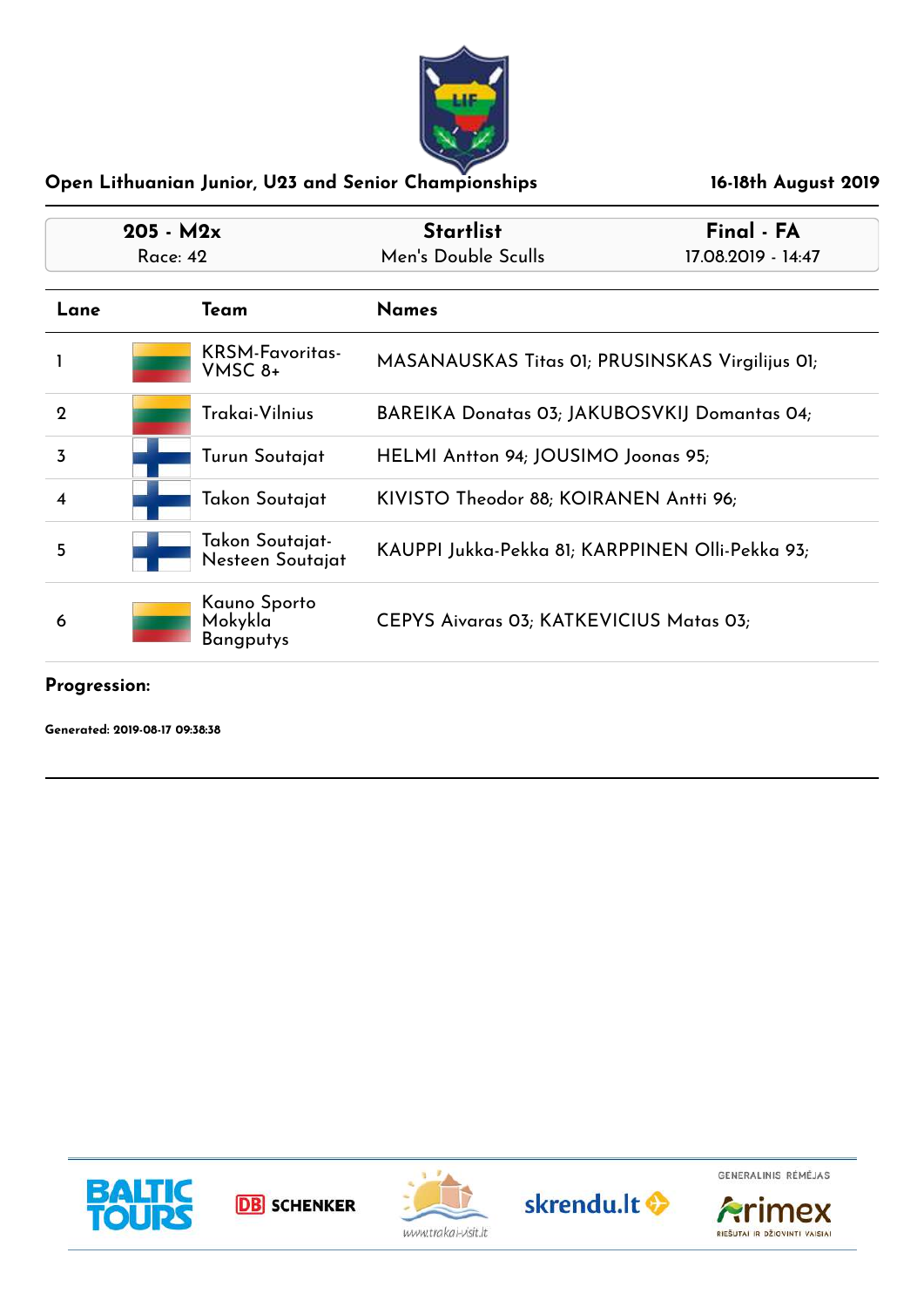

| $206 - M4$<br>Race: 43 |  |                                       | <b>Startlist</b><br>Men's Four                                                            | Final - F1<br>17.08.2019 - 14:57                   |
|------------------------|--|---------------------------------------|-------------------------------------------------------------------------------------------|----------------------------------------------------|
|                        |  |                                       |                                                                                           |                                                    |
| Lane                   |  | Team                                  | <b>Names</b>                                                                              |                                                    |
|                        |  | Klaipedos<br><b>Irklavimo Centras</b> | VENCKUS Valdas 00; NAGYS Aronas 01; BALSYS<br>Dovydas 91; VAITKUNAS Tautvydas 95;         |                                                    |
| 2                      |  | KRSM - IK<br><b>Favoritas</b>         | STANKUNAS Dovydas 00; ILONIS Saulius 97;<br>KUSKEVICIUS Justas 01; STANKUNAS Domantas 00; |                                                    |
| 3                      |  | Klaipedos<br>Irklavimo Centras        | KLIMAS Rokas 03; DANYS Henrikas 04; UBARTAS<br>Eimantas 03; BATAKIS Gvidas 03;            |                                                    |
|                        |  | Klaipedos<br>Irklavimo Centras        | Adelaras 02; ROMERIS Deimantas 03;                                                        | KUKLERIS Emilijus 03; KATKUS Aironas 04; GALDIKAS  |
| 5                      |  | Klaipedos<br>Irklavimo Centras        | Edvardas 95; DONSKIS Dovydas 97;                                                          | JUZAITIS Martinas 97; GEDRIMAS Rokas 96; BABARSKAS |

**Progression:**

**Generated: 2019-08-17 09:38:38**



**DB** SCHENKER





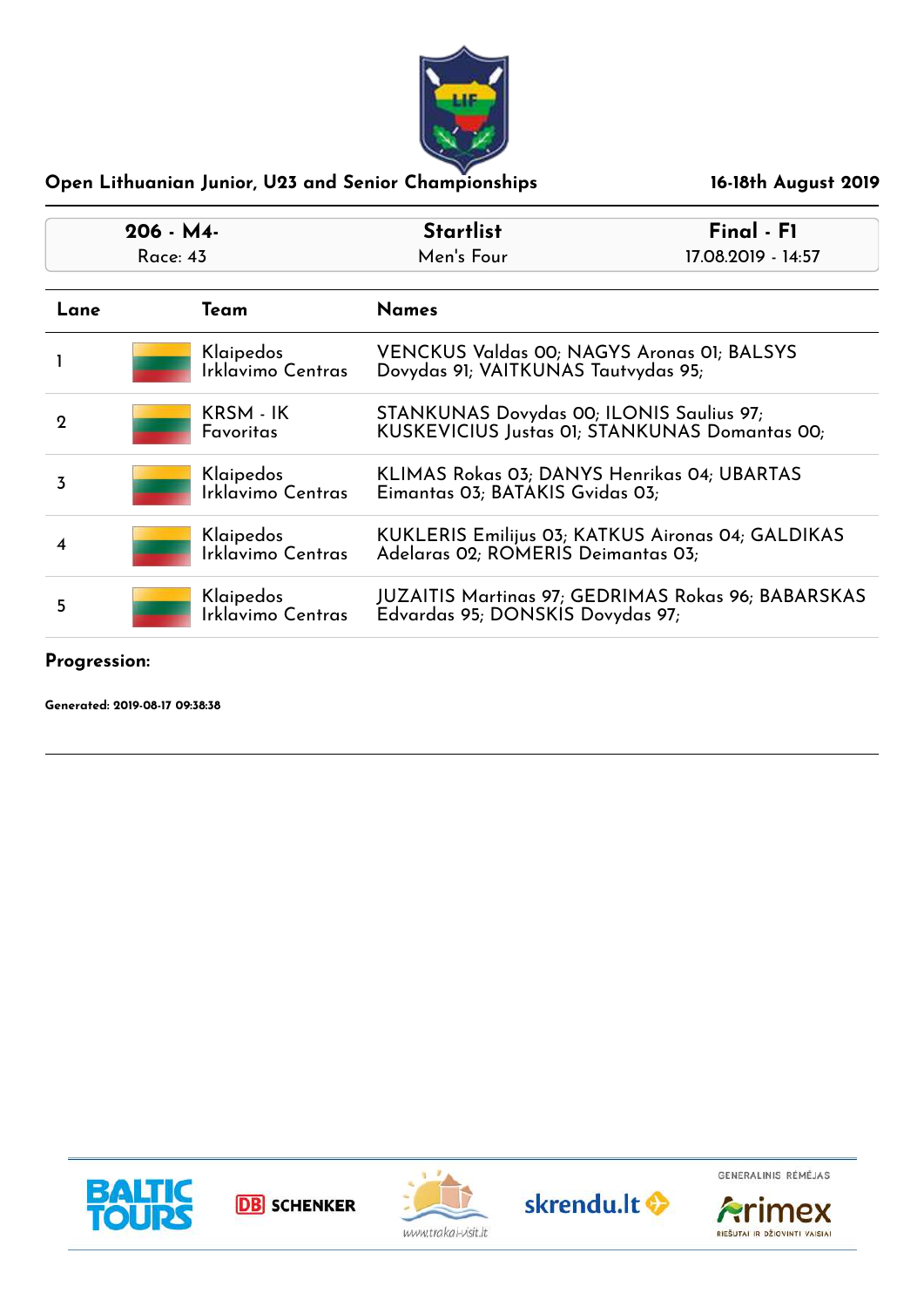

| 300 - BMIx<br><b>Race: 44</b> |                                          | <b>Startlist</b><br>Men's Single Sculls | Final - FB<br>17.08.2019 - 15:15 |  |
|-------------------------------|------------------------------------------|-----------------------------------------|----------------------------------|--|
| Lane                          | Team                                     | <b>Names</b>                            |                                  |  |
| $\mathbf 2$                   | Siauliu Irklavimo<br>Federacija          | <b>BALIUTAVICIUS Tadas 04;</b>          |                                  |  |
| 3                             | Klaipedos<br>Irklavimo Centras           | <b>VOLOSENKO Michail 01;</b>            |                                  |  |
| 4                             | Rowing Academy<br>Mtskheta<br><u>+1+</u> | KVELADZE Saba 03;                       |                                  |  |

## **Progression:**

**Generated: 2019-08-17 09:38:38**









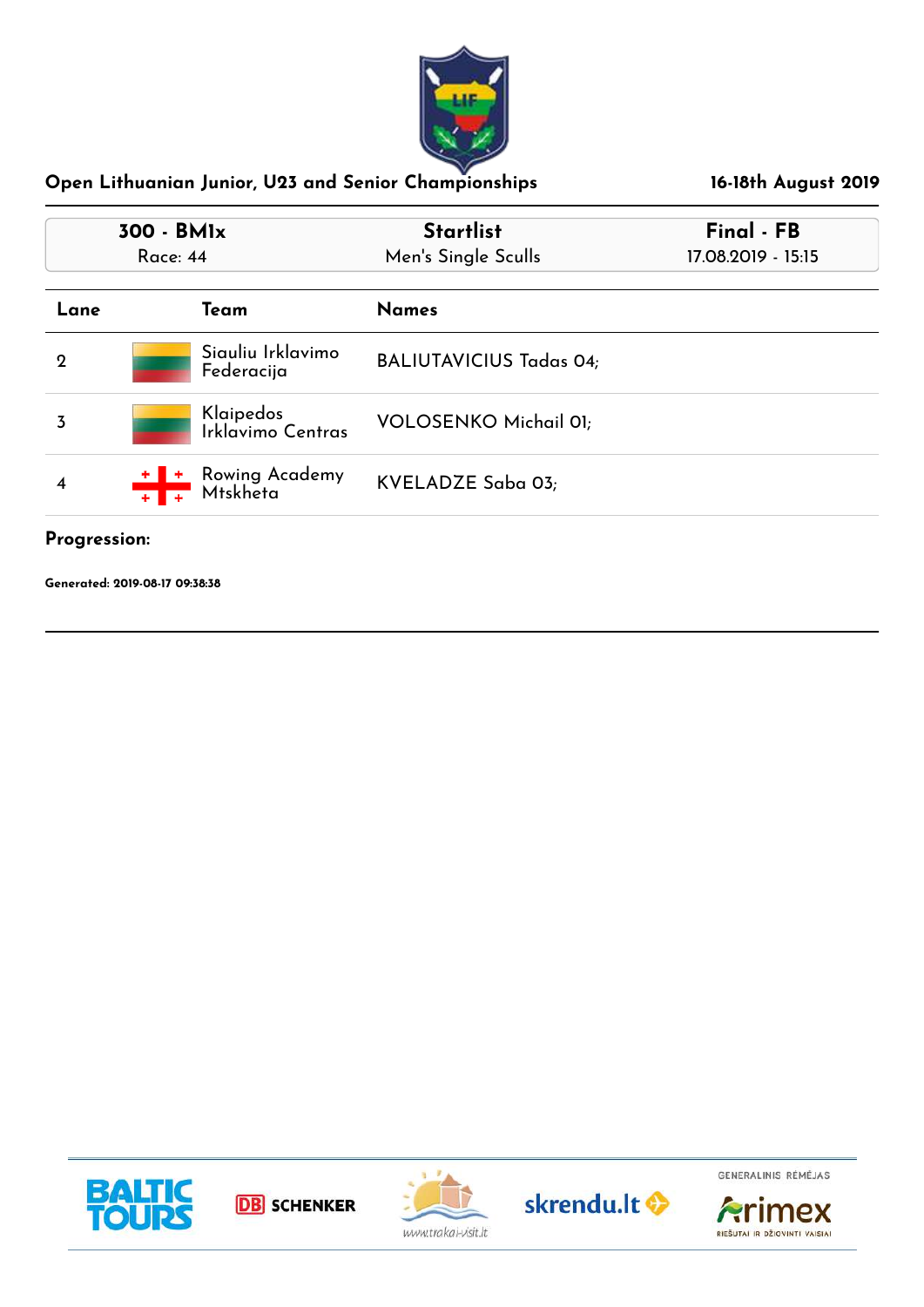

| 300 - BMIx     |                                                | <b>Startlist</b>             | Final - FA         |
|----------------|------------------------------------------------|------------------------------|--------------------|
|                | <b>Race: 45</b>                                | Men's Single Sculls          | 17.08.2019 - 15:22 |
| Lane           | Team                                           | <b>Names</b>                 |                    |
|                | Vilniaus Miesto<br>Sporto Centras -<br>$IK 8+$ | <b>MAROCKA Domantas 00;</b>  |                    |
| $\mathbf{2}$   | Kauno Sporto<br>Mokykla<br><b>Bangputys</b>    | CAPSKAS Jokubas OI;          |                    |
| $\overline{3}$ | <b>VMSC Glorija</b>                            | MATUSEVICIUS Augustinas OI;  |                    |
| 4              | Klaipedos<br>Irklavimo Centras                 | MURAVJOV Artur 97;           |                    |
| 5              | Kauno Sporto<br>Mokykla<br>Bangputys           | JAKUBAUSKAS Rokas 02;        |                    |
| 6              | Klaipedos<br>Irklavimo Centras                 | <b>LOGVINOVAS Gustas 03;</b> |                    |

**Progression:**

**Generated: 2019-08-17 09:38:38**



**DB** SCHENKER





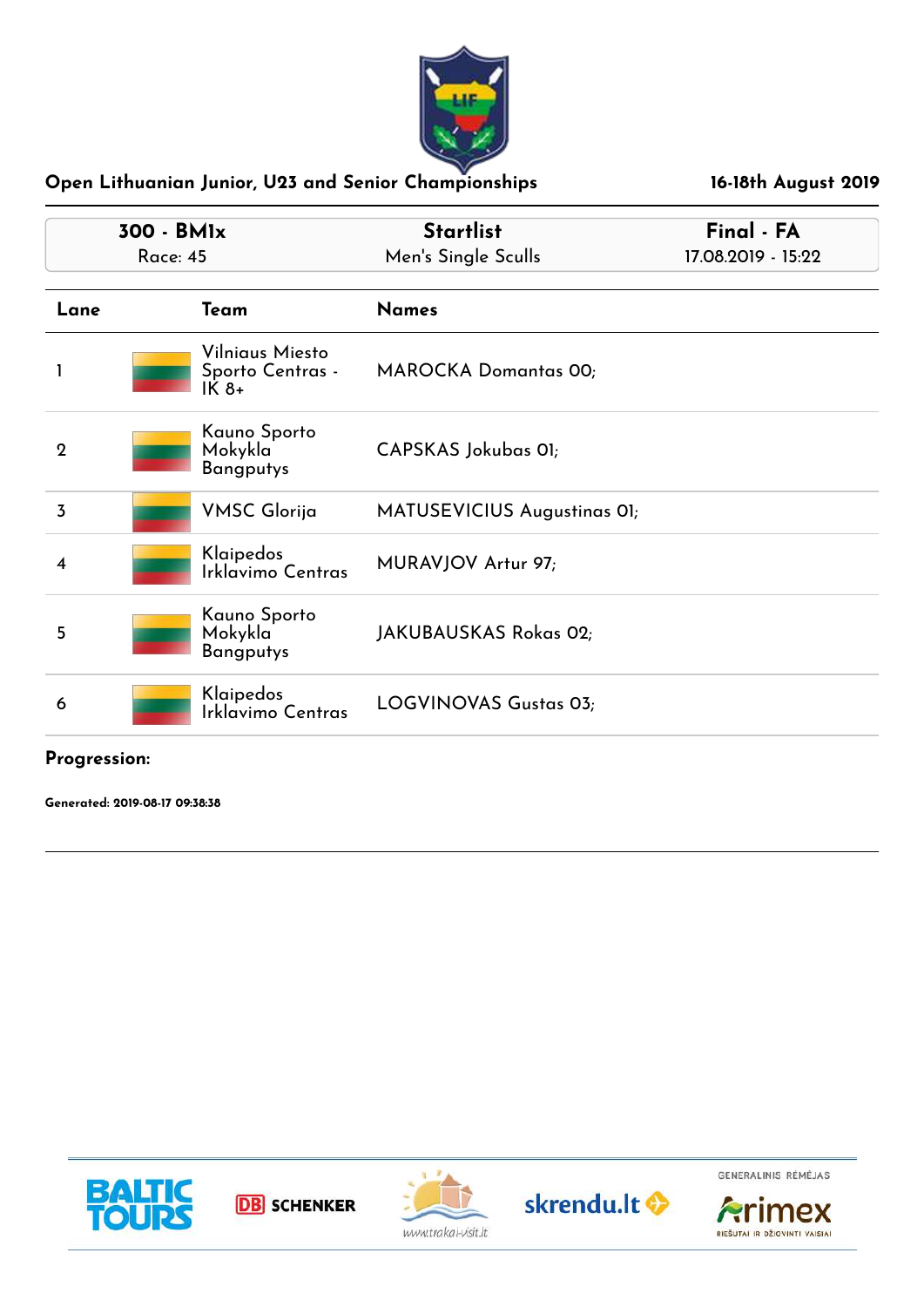

| <b>Startlist</b><br>301 - BM4x<br>Men's Quadruple Sculls<br><b>Race: 46</b> |                                | Final - FB<br>17.08.2019 - 15:32                                                              |  |
|-----------------------------------------------------------------------------|--------------------------------|-----------------------------------------------------------------------------------------------|--|
|                                                                             |                                |                                                                                               |  |
| Lane                                                                        | Team                           | <b>Names</b>                                                                                  |  |
| 3                                                                           | Trakai                         | KONDRATAVICIUS Vaidas 02; USCILA Modestas 03;<br>PREIDYS Kasperas 02; GOLYSENKO Dominykas 02; |  |
|                                                                             | Moldova<br>嬾                   | GOROHOVSKI Vladislav 02; MURUGOV Artem 04;<br>GOMANUK Nikolai 02; MOSHOI Artem 03;            |  |
| 5                                                                           | Klaipedos<br>Irklavimo Centras | ZVILAUSKAS Rutenis 03; MACERNIS Vytenis 05; GIRSKIS<br>Nojus 05; VAICIUS Justas 04;           |  |

## **Progression:**

**Generated: 2019-08-17 09:38:38**









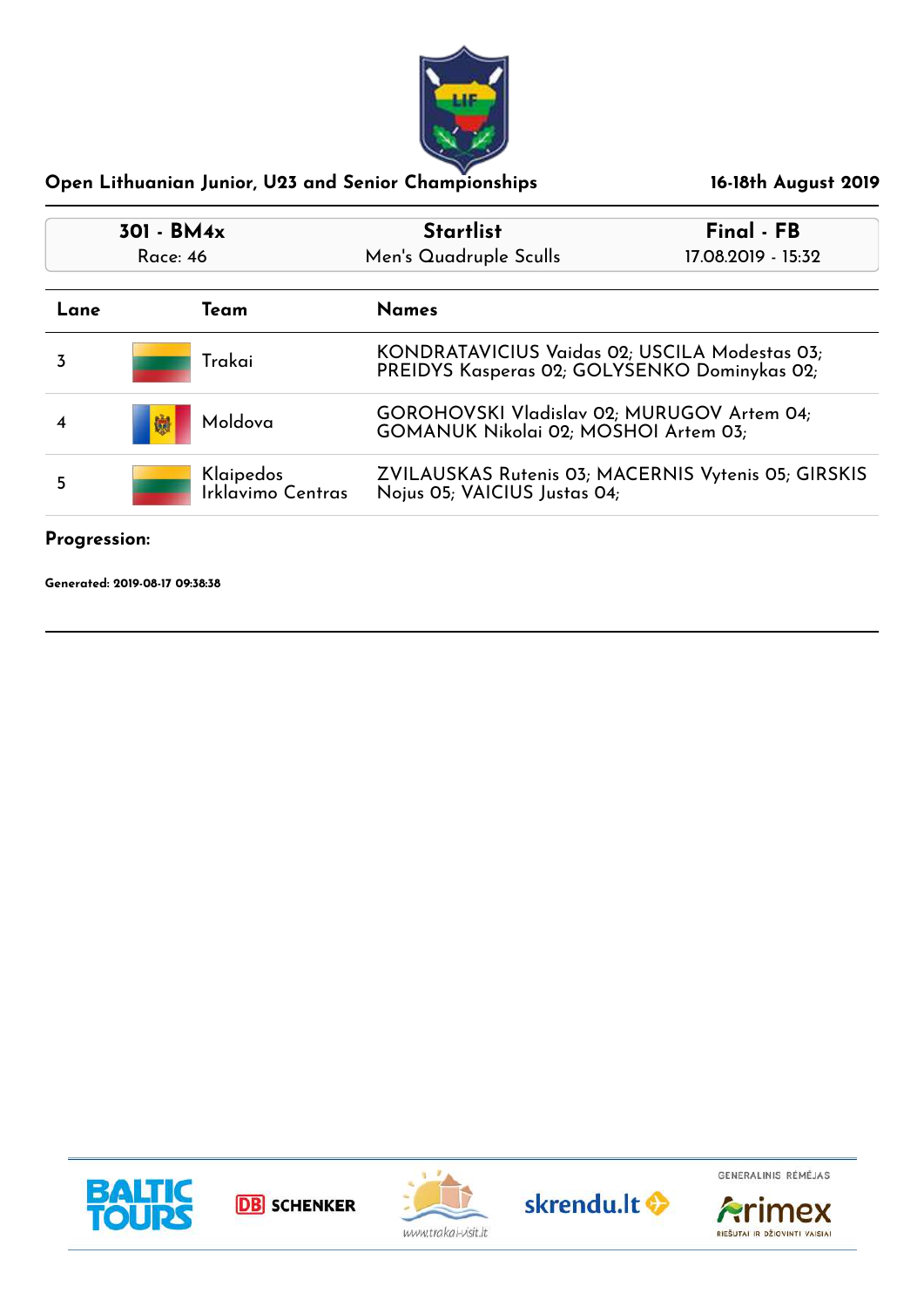

| 301 - BM4x<br>Race: 47 |  |                                               | <b>Startlist</b><br>Men's Quadruple Sculls                                                             | Final - FA<br>17.08.2019 - 15:39 |
|------------------------|--|-----------------------------------------------|--------------------------------------------------------------------------------------------------------|----------------------------------|
| Lane                   |  | Team                                          | <b>Names</b>                                                                                           |                                  |
|                        |  | Siauliu Irklavimo<br>Federacija               | JUKNA Eimantas 02; DAUNORAS Dzeraldas 03; KIRDA<br>Paulius 02; VAITKEVICIUS Martynas 01;               |                                  |
| $\mathbf 2$            |  | Kauno Sporto<br>Mokykla<br><b>Bangputys</b>   | DAUGELA Elijus 05; JAGMINAS Benas 04; PALIONIS<br>Kristupas 02; PALIONIS Augustas 02;                  |                                  |
| 3                      |  | Kauno Sporto<br>Mokykla<br><b>Bangputys</b>   | VOZNIKAS Arnoldas 02; GREIVYS Aidas 02;<br>JUSKEVICIUS Povilas 03; KELMELIS Arnedas 02;                |                                  |
| 4                      |  | Klaipedos<br>Irklavimo Centras                | <b>BRUSOKAS Paulius 03; BABARSKAS Linas 03; URBONAS</b><br>Ignas 03; SAPARAVICIUS Jonas 03;            |                                  |
| 5                      |  | Vilniaus Miesto<br>Sporto Centras -<br>$IK8+$ | NIENIUS Gvidas 99; PAUNKSNIS Benas 02; BINKIS<br>Irvydas 02; LIUTKUS Zygimantas 02;                    |                                  |
| 6                      |  | Birstono Sporto<br>Centras                    | VAITKEVICIUS Tadas 04; DAUNORAVICIUS Ignas 05;<br><b>CERNEVICIUS Matas 05; CERNEVICIUS Paulius 99;</b> |                                  |

# **Progression:**

**Generated: 2019-08-17 09:38:38**









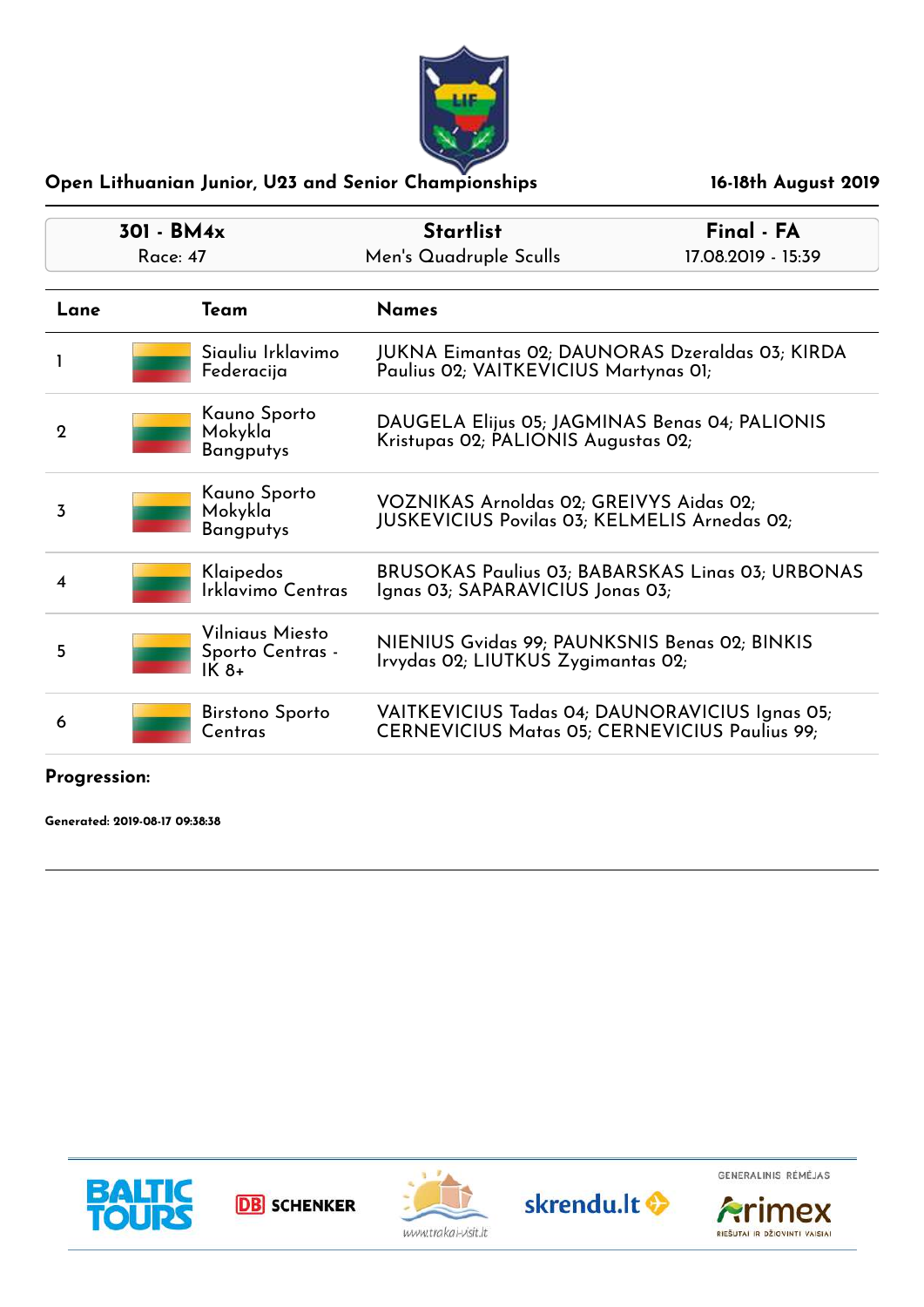

| 302 - BW2-<br><b>Race: 48</b> |                                                       | <b>Startlist</b><br>Women's Pair                  | Final - F1<br>17.08.2019 - 15:49 |
|-------------------------------|-------------------------------------------------------|---------------------------------------------------|----------------------------------|
| Lane                          | Team                                                  | <b>Names</b>                                      |                                  |
| 3                             | <b>VMSC-Siauliu</b><br><b>Irklavimo</b><br>Federacija | MORKUNAITE Raminta; KAZLAUSKAITE Martyna;         |                                  |
|                               | Klaipedos<br>Irklavimo Centras                        | MONKEVICIUTE Gabija 03; AUGUSTINAITE Beatrice 04; |                                  |

**Progression:**

**Generated: 2019-08-17 09:38:38**









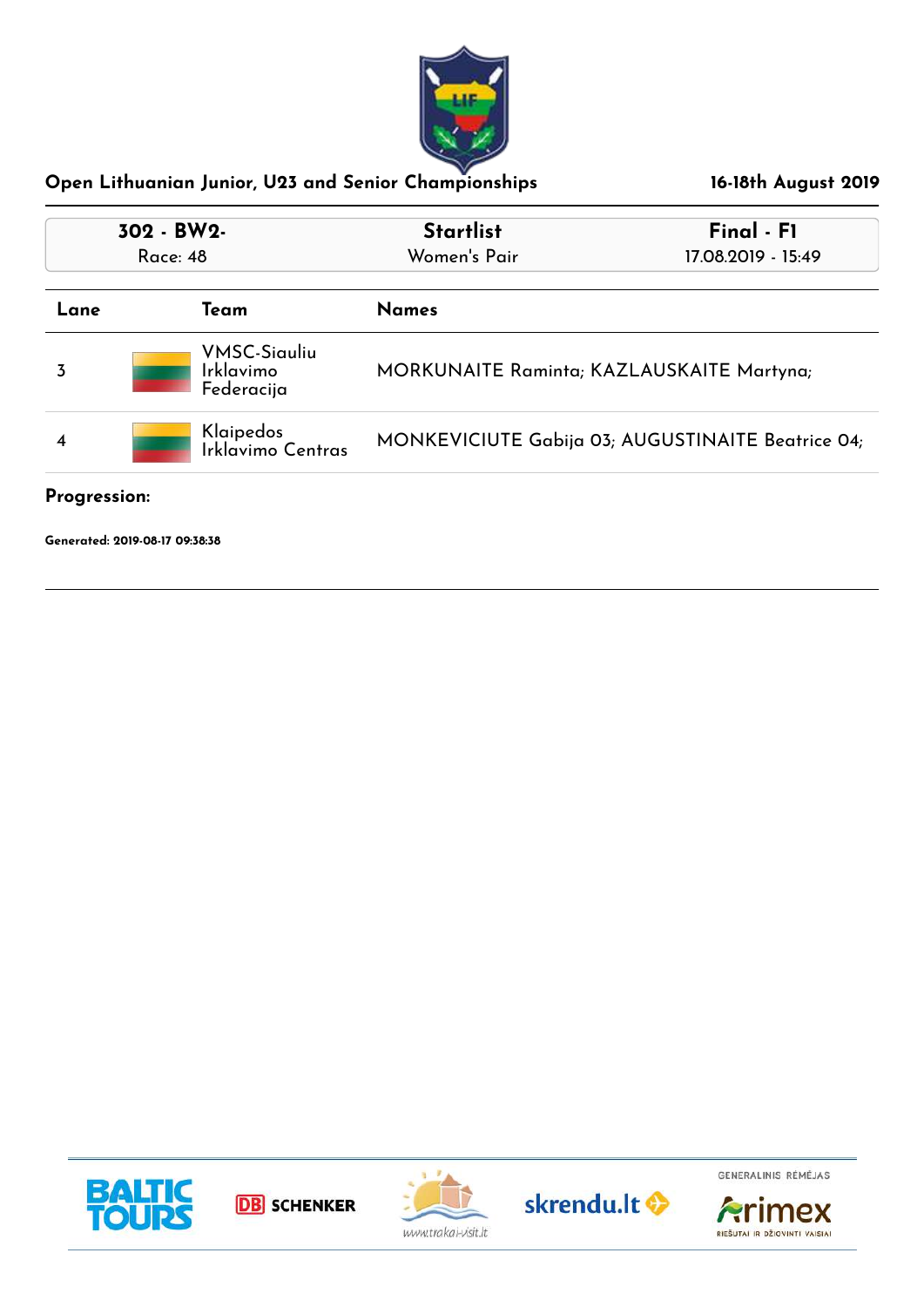

| $304 - BW2x$<br><b>Race: 49</b> |  |                                                        | <b>Startlist</b><br>Women's Double Sculls       | Final - FB<br>17.08.2019 - 16:09 |
|---------------------------------|--|--------------------------------------------------------|-------------------------------------------------|----------------------------------|
| Lane                            |  | Team                                                   | <b>Names</b>                                    |                                  |
| 1                               |  | Kauno Sporto<br>Mokykla<br>Bangputys                   | ZIUKAITE Patricija; SINKEVICIUTE Jolanta 07;    |                                  |
| $\mathbf 2$                     |  | Kauno Sporto<br>Mokykla<br>Bangputys                   | STASKUNAITE Jurgita 05; SIMKUTE Gabriele;       |                                  |
| 3                               |  | Kauno Sporto<br>Mokykla<br><b>Bangputys</b>            | NABAZAITE Emilija 04; SAKICKAITE Ugne 05;       |                                  |
| 4                               |  | Klaipedos<br>Irklavimo Centras                         | STANKUTE Laura 97; STANKUTE Jurinda OI;         |                                  |
| 5.                              |  | Siauliu Irklavimo<br>Federacija-SM<br><b>Bangputys</b> | MATULIONYTE Laura 04; MIKALAUSKAITE Vytaute 06; |                                  |
| 6                               |  | Kauno Sporto<br>Mokykla<br>Bangputys                   | DUBAUSKAITE Gabija; KILTINAVICIUTE Rugile;      |                                  |

## **Progression:**

**Generated: 2019-08-17 09:38:38**



**DB** SCHENKER





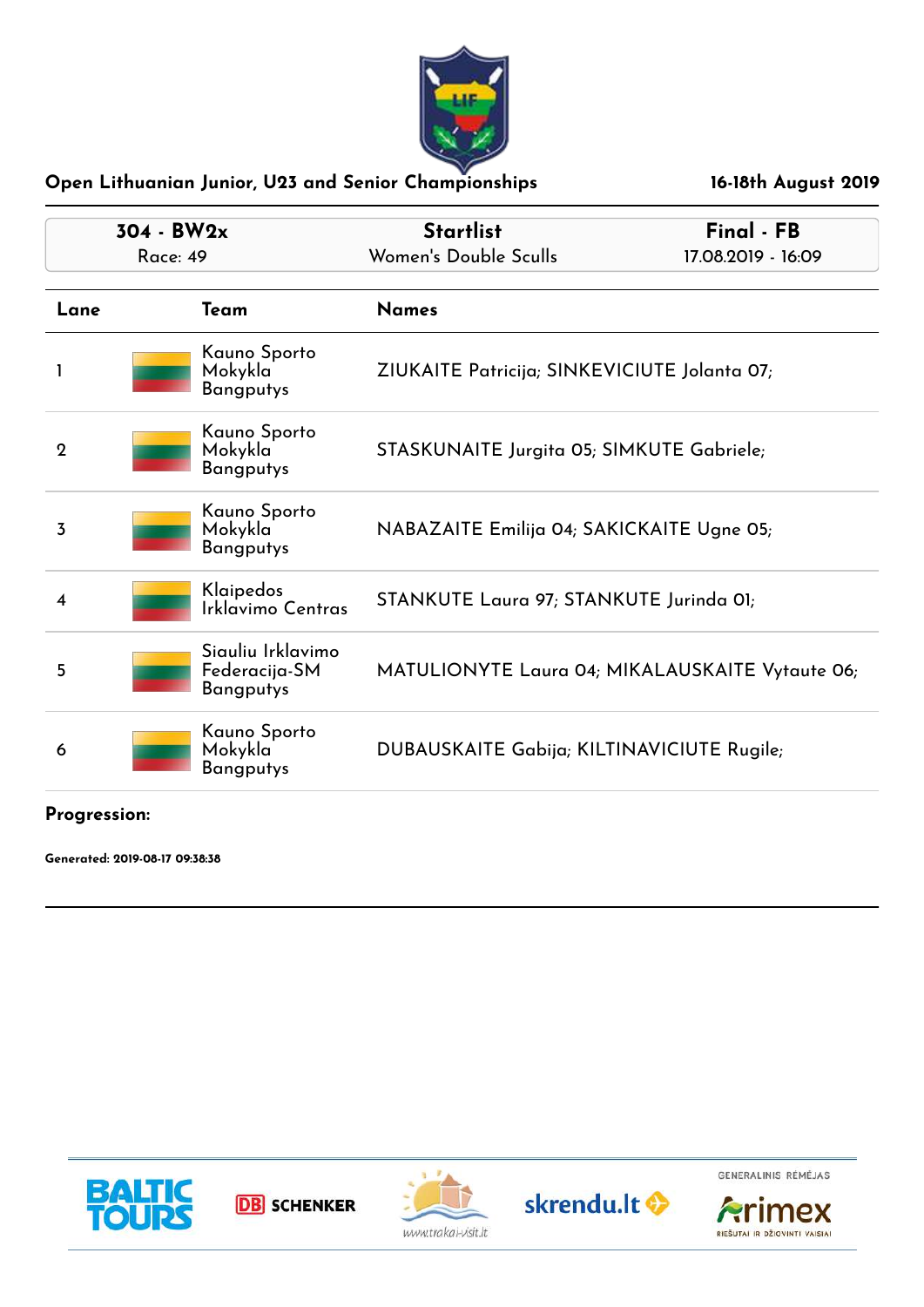

| $304 - BW2x$<br><b>Race: 50</b> |                                                                                   | <b>Startlist</b><br>Women's Double Sculls     | Final - FA<br>17.08.2019 - 16:16 |
|---------------------------------|-----------------------------------------------------------------------------------|-----------------------------------------------|----------------------------------|
| Lane                            | Team                                                                              | <b>Names</b>                                  |                                  |
| 1                               | Vilniaus Miesto<br>Sporto Centras -<br>IK 8+                                      | UTKUTE Ugne 01; KIRSYTE Migle 01;             |                                  |
| $\mathbf 2$                     | Kauno Sporto<br>Mokykla<br><b>Bangputys</b>                                       | DAMBRAUSKAITE Mija 03; VAIDELYTE Laurita 03;  |                                  |
| 3                               | Kauno Sporto<br>Mokykla <sup>-</sup><br><b>Bangputys-KRSM</b><br><b>Favoritas</b> | <b>JUZENAITE Ugne 02; RIMKUTE Dovile 01;</b>  |                                  |
| 4                               | Siauliu Irklavimo<br>Federacija-SM<br><b>Bangputys</b>                            | NAZARENKAITE Nomeda 02; ZILIONYTE Kamile 02;  |                                  |
| 5                               | Kauno Sporto<br>Mokykla<br><b>Bangputys</b>                                       | MAIZVILAITE Egle 00; MICHAILOVA Gabriele 99;  |                                  |
| 6                               | Kauno Sporto<br>Mokykla<br><b>Bangputys</b>                                       | <b>GRUMADAITE Vesting 04; ZELVYTE Emg 06;</b> |                                  |

#### **Progression:**

**Generated: 2019-08-17 09:38:38**



**DB** SCHENKER





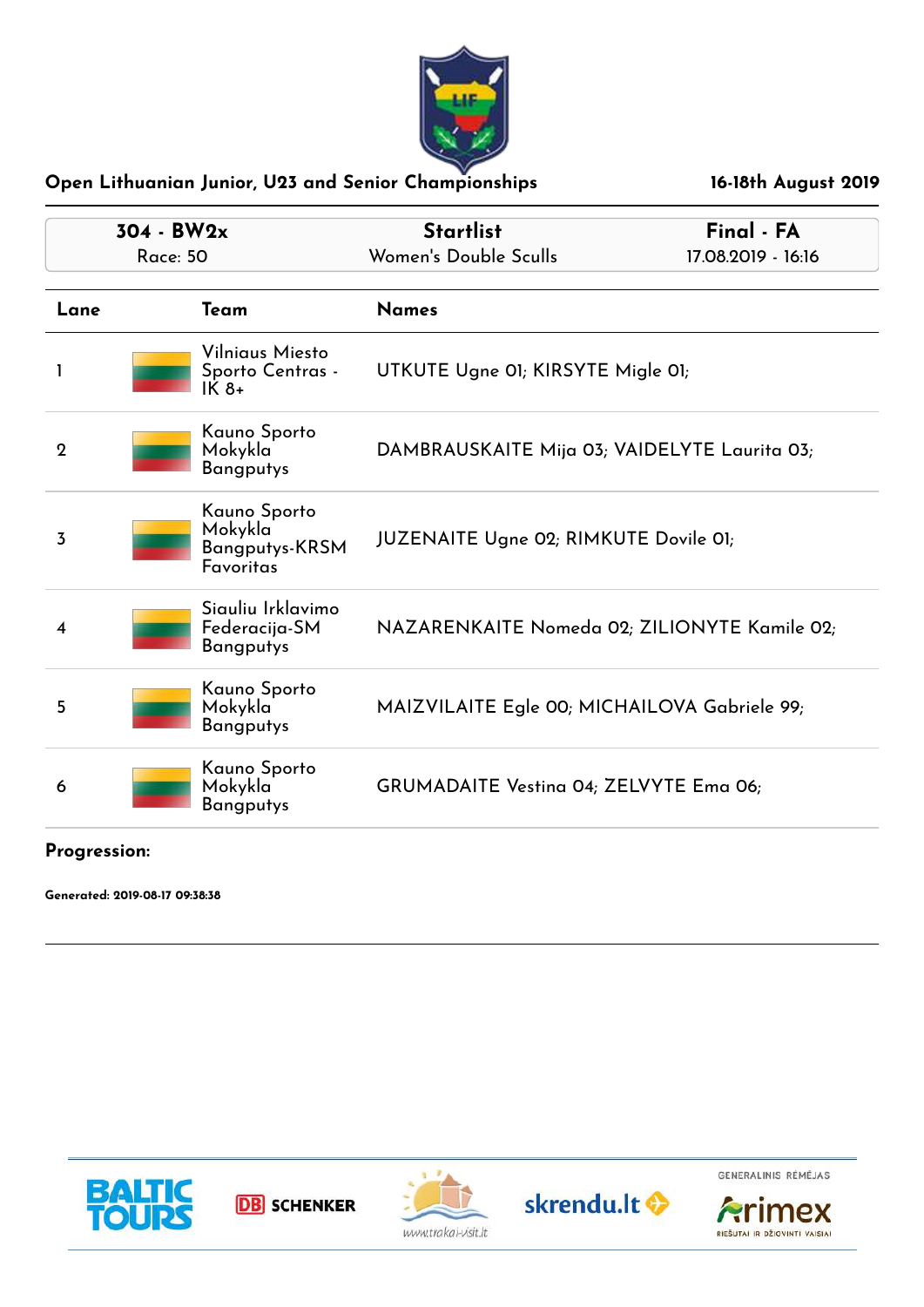

| 305 - BW4-<br>Race: 51 |                                 | <b>Startlist</b>                                                                           | Final - F1                                                                                     |  |
|------------------------|---------------------------------|--------------------------------------------------------------------------------------------|------------------------------------------------------------------------------------------------|--|
|                        |                                 | Women's Four                                                                               | 17.08.2019 - 16:26                                                                             |  |
| Lane                   | Team                            | <b>Names</b>                                                                               |                                                                                                |  |
| 2                      | Siauliu Irklavimo<br>Federacija |                                                                                            | MOCKUTE Auguste 01; GRINYTE Viktorija 04; BUDRYTE<br>Vytaute 05; BUDRYTE Domante 03;           |  |
| 3                      | Klaipedos<br>Irklavimo Centras  |                                                                                            | TAURAGAUSKAITE Melita 02; JONAUSKAITE Dainida<br>04; KLUMBYTE Auguste 03; SIMKUTE Karolina 02; |  |
|                        | Vilniaus Ozo<br>Gimnazija       | SARKAUSKAITE Gabija 02; BARKUTE Ingrida 00;<br>KRALIKAITE Kamile 01; PUTNAITE Vilmante 02; |                                                                                                |  |

## **Progression:**

**Generated: 2019-08-17 09:38:38**